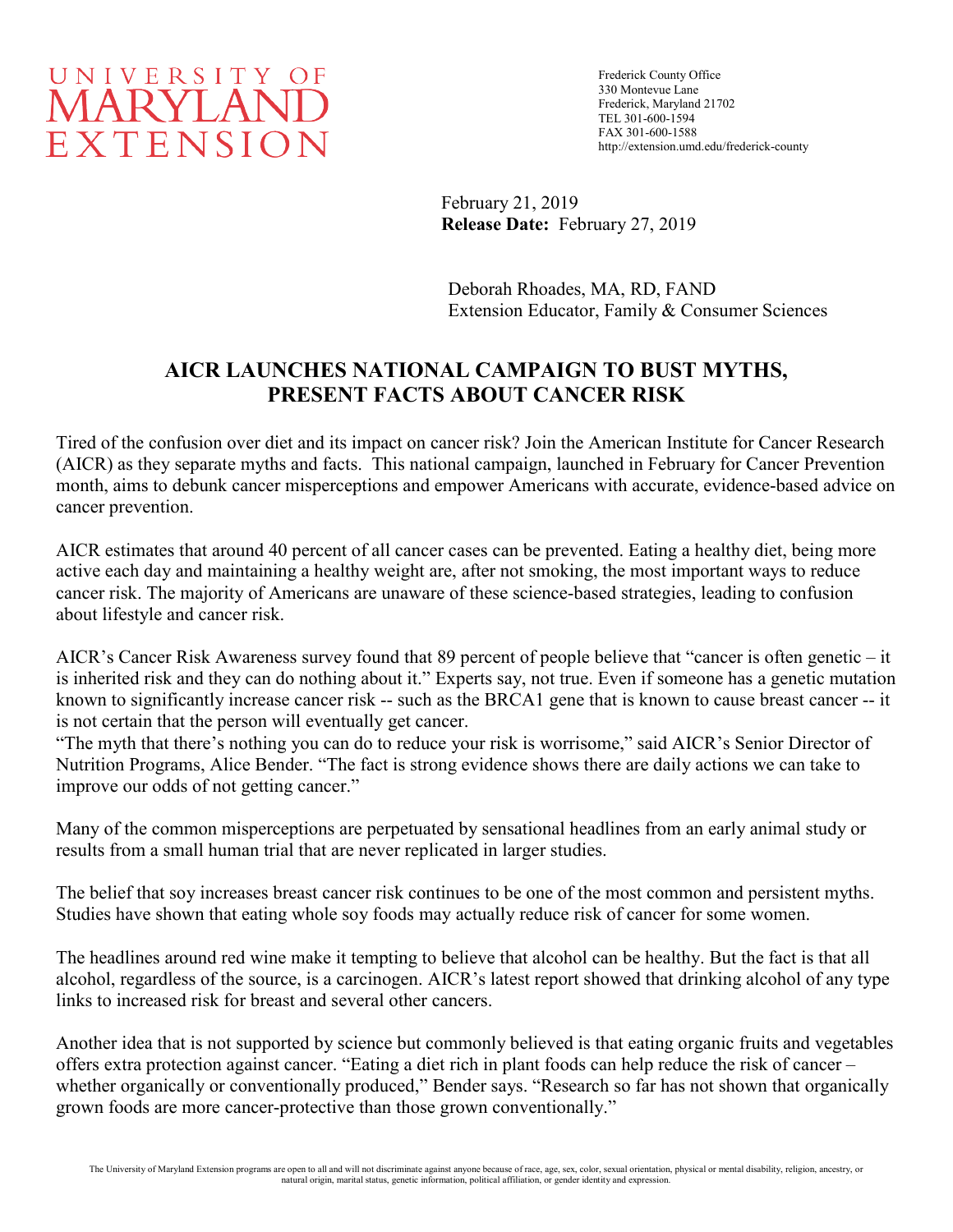"A recent court case in California perpetuated the myth that drinking coffee can cause cancer. Scientists say coffee does not need to carry a cancer warning. In fact, research shows that coffee reduces risk for liver and endometrial cancers.

"Through this campaign, we want people to know the best evidence-based steps they can take to lower their cancer risk," says Bender. "Downloading our free 30-Day Cancer Prevention checklist is a great way to start." Get a copy at **http://www.aicr.org/can-prevent/**

In February, millions of Americans will see AICR's Cancer Prevention announcement on television. Our public service announcement will educate viewers about the links between lifestyle choices and cancer risk.

"AICR is grateful to all the organizations and partners joining us for the Cancer Prevention Month campaign," says Deirdre McGinley-Gieser, Senior Vice President, Programs at AICR.

AICR gladly grants permission to share these recipes from their website:

## **AICR'S QUINOA CRUSTED SALMON WITH ROSEMARY HONEY OVER ORANGE ARUGULA SALAD**

1/2 cup uncooked white quinoa 1/4 cup honey 1 large sprig fresh rosemary, leaves removed and coarsely chopped 2 oranges, divided 2 teaspoons balsamic vinegar 2 tablespoons plus 2 teaspoons extra virgin olive oil, divided Freshly ground pepper and salt, to taste 4 ounces arugula 1 1/2 pounds skinned salmon fillet

Preheat oven to 400°F. Arrange baking rack in middle of oven.

In small pot, cook quinoa according to package directions. Spread cooked quinoa on sheet pan lined with paper towels to absorb excess liquid. Place dry cooked quinoa in shallow dish and fluff with fork.

In small pot, bring honey to simmer, add rosemary, turn off heat and cover pan.

Zest and juice 1/2 orange. In small bowl mix together juice from orange and vinegar. Whisk in 2 tablespoons oil and orange zest. Season to taste with pepper and salt.

Cut salmon fillet into twelve equal pieces and brush each piece with rosemary honey. Sprinkle cooked quinoa over top of salmon pieces and press down into salmon.

In shallow baking pan, spread remaining oil. Place salmon pieces, quinoa side up, on oiled pan. Bake for 10-12 minutes, until light pink throughout. To brown quinoa crust, set under broiler for 1-2 minutes.

While fish bakes, peel remaining 1 1/2 oranges and trim off white pith. Separate orange segments and cut into 1/2-inch pieces. Toss arugula with vinaigrette and orange pieces. Arrange small handful on an individual serving plate and place salmon on top. This can also be served on a platter, family style.

**Makes 12 servings. Per serving:** 180 calories, 8 g total fat, (1g saturated fat), 13 g carbohydrate, 13 g protein, 1 g dietary fiber, 31 mg sodium.